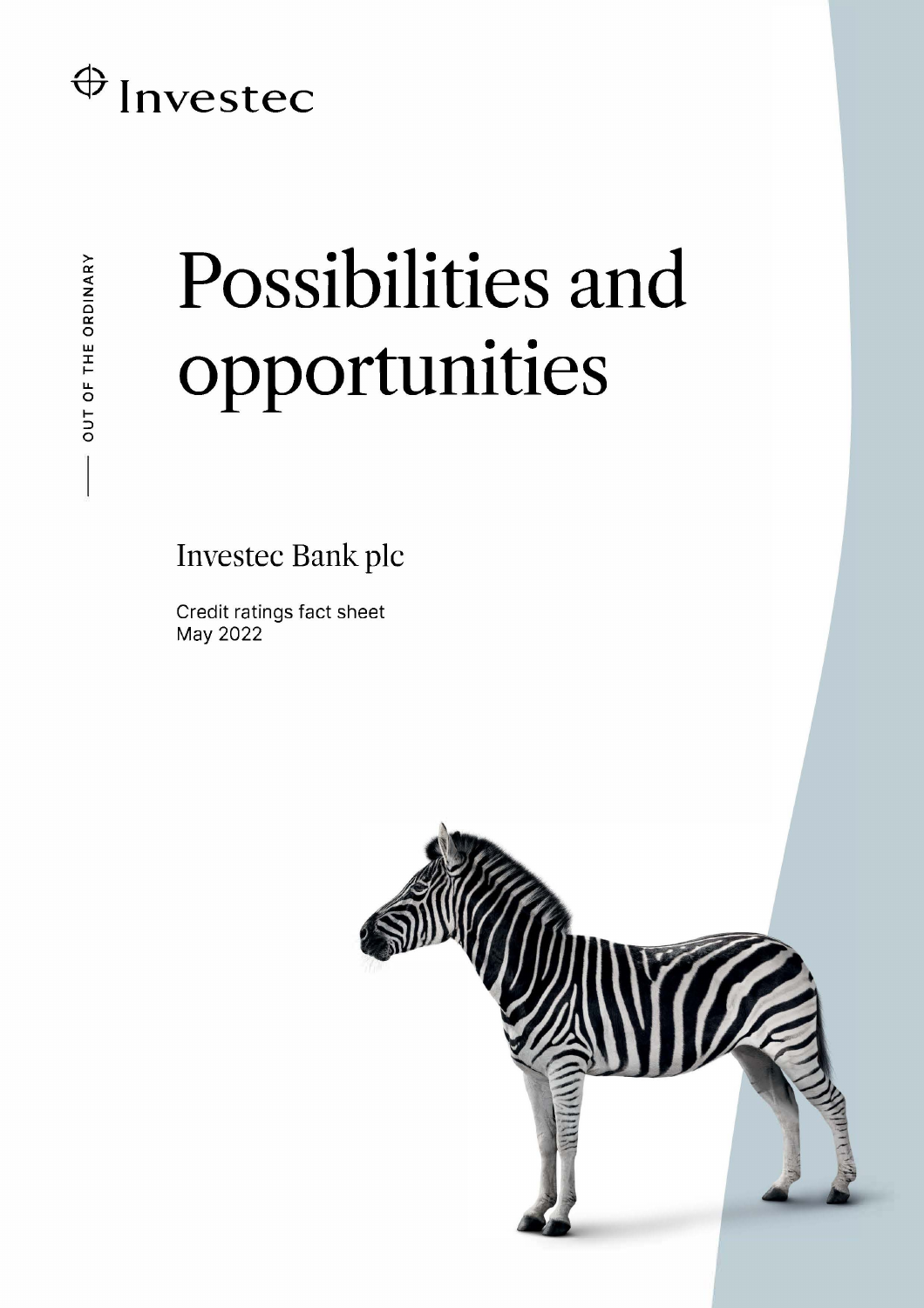#### CONTEXTUALISING INVESTEC BANK PLC'S RATINGS

### An overview of Investec Bank plc

Investec Bank plc (IBP) is the main banking subsidiary of Investec plc (United Kingdom holding company listed on the London Stock Exchange). Investec plc owns 100% of the ordinary shares in IBP. IBP operates as a Specialist Bank and Wealth Manager, principally in the United Kingdom, providing a wide array of banking and wealth management products and services to a select client base, largely comprising high net worth individuals, mid-to-large sized corporates and institutions. IBP also generates capital light non-banking income from Investec Wealth & Investment (IW&I), one of the largest private client investment managers in the UK with £44.4 billion funds under management as at 31 March 2022.

|                 | Moody's                         |                                |                                 | <b>Fitch</b>                   |  |
|-----------------|---------------------------------|--------------------------------|---------------------------------|--------------------------------|--|
|                 | <b>Foreign currency</b>         |                                |                                 | <b>Foreign currency</b>        |  |
|                 | Short-term<br>deposit<br>rating | Long-term<br>deposit<br>rating | Short-term<br>deposit<br>rating | Long-term<br>deposit<br>rating |  |
| <b>Feb 2019</b> | Prime-1                         | A1                             | F <sub>2</sub>                  | BBB+                           |  |
| Sept 2017       | Prime-1                         | A2                             | F <sub>2</sub>                  | BBB+                           |  |
| Feb 2016        | Prime-1                         | A2                             | F <sub>2</sub>                  | <b>BBB</b>                     |  |
| Oct 2015        | Prime-2                         | A3                             | F <sub>2</sub>                  | <b>BBB</b>                     |  |
| May 2015        | Prime-2                         | A3                             | F <sub>3</sub>                  | BBB-                           |  |
| Nov 2011        | Prime-3                         | Baa3                           | F <sub>3</sub>                  | BBB-                           |  |
| Mar 2009        | Prime-3                         | Baa3                           | F <sub>3</sub>                  | <b>BBB</b>                     |  |
| Nov 2008        | Prime-2                         | Baa1                           | F <sub>3</sub>                  | <b>BBB</b>                     |  |
| Dec 2007        | Prime-2                         | Baa1                           | F <sub>2</sub>                  | BBB+                           |  |
| Mar 2007        | Prime-2                         | A <sub>3</sub>                 | F <sub>2</sub>                  | BBB+                           |  |

#### **A summary of IBP's ratings**

| Moody's                      | On 1 February 2019, Moody's upgraded IBP's long-term deposit ratings to A1 (stable outlook) from A2<br>(positive outlook) and its baseline credit assessment (BCA) to baa1 from baa2. These ratings were<br>affirmed on 13 April 2022.                                                                                                                                                                                                                                                                                                                                                                                                        |  |  |  |  |  |
|------------------------------|-----------------------------------------------------------------------------------------------------------------------------------------------------------------------------------------------------------------------------------------------------------------------------------------------------------------------------------------------------------------------------------------------------------------------------------------------------------------------------------------------------------------------------------------------------------------------------------------------------------------------------------------------|--|--|--|--|--|
|                              | The upgrades were the reflection of: IBP's successful de-risking of the balance sheet as its legacy assets<br>continue to run-off, the shift in composition of its revenues towards lower lending risks and more stable<br>revenue streams, primarily in the lower risk wealth management segment and IBP's sound capitalisation and<br>strong liquidity buffers.                                                                                                                                                                                                                                                                             |  |  |  |  |  |
| Fitch                        | On 14 July 2021, Fitch affirmed IBP's Long Term Issuer Default Rating (IDR) at BBB+ and revised the<br>outlook to Stable from Negative. The revision of the outlook followed the recent revision of the UK<br>sovereign's outlook to Stable, and Fitch's improved expectations for the UK's economic recovery. Fitch<br>believes that downside risks to IBP's earnings and asset quality have subsided, which, combined with<br>healthy capitalisation and a strong liquidity position, will continue to support the bank's rating, despite<br>remaining uncertainties over the next few quarters. This rating was affirmed on 25 March 2022. |  |  |  |  |  |
|                              | On 7 September 2017, Fitch upgraded IBP's Long-Term IDR to BBB+ from BBB and its Viability Rating (VR) to<br>bbb+ from bbb. These ratings were affirmed on 14 July 2021. The upgrades were a reflection of: The<br>greater stability of IBP's business model, the progress IBP has made in running down its legacy assets and<br>reducing the concentration of its loan book towards property lending, an increase in capital-light business<br>and hence more stable earnings, while simultaneously maintaining sound capitalisation, strong liquidity and<br>an adequate funding structure.                                                 |  |  |  |  |  |
| <b>IBP</b> rating<br>history | IBP has been upgraded a number of times over the last few years. Through the previous financial crisis,<br>IBP retained an investment grade rating. A detailed history of IBP's ratings is shown above. During the<br>financial crisis, IBP was downgraded two notches by Fitch, first from BBB+ to BBB in November 2008<br>and then to BBB- at the end of November 2011.                                                                                                                                                                                                                                                                     |  |  |  |  |  |
|                              | Similarly, IBP was downgraded by Moody's from A3 to Baa1 in December 2007 and then to Baa3 in March<br>2009. We believe that our operating fundamentals remained sound over that time and that these<br>downgrades were largely reflective of a very negative view taken by the rating agencies on the operating<br>environment and economic conditions during that time.                                                                                                                                                                                                                                                                     |  |  |  |  |  |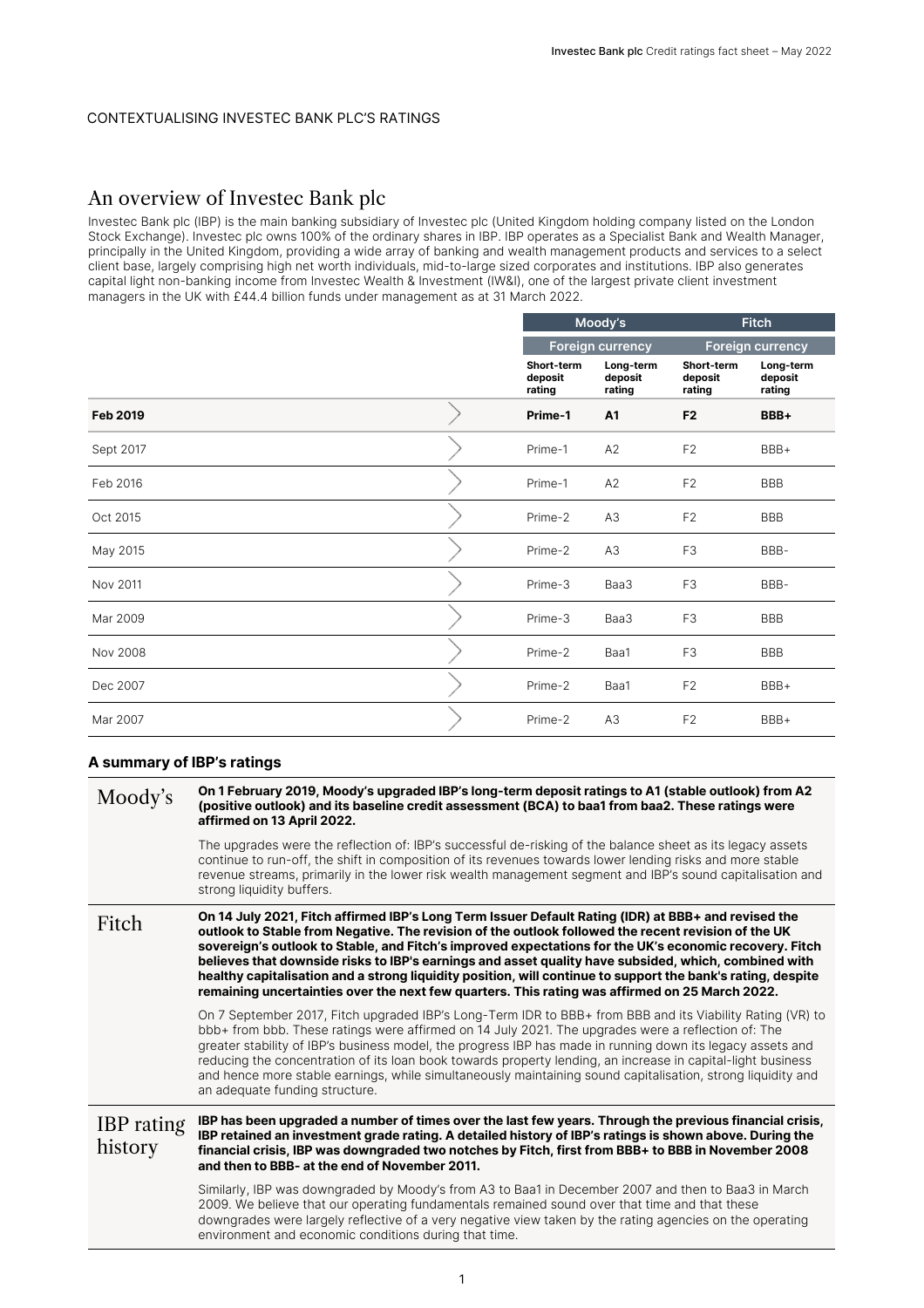#### CONTEXTUALISING INVESTEC BANK PLC'S RATINGS CONTINUED

| Moody's                                                          |                |
|------------------------------------------------------------------|----------------|
| Long-term deposit rating                                         | A <sub>1</sub> |
| Senior unsecured MTN                                             | A <sub>1</sub> |
| Counterparty Risk Rating                                         | A1/Prime-1     |
| Baseline credit assessment (BCA) and Adjusted BCA                | baa1           |
| Senior subordinate rating                                        | Baa1           |
| Short-term deposit rating                                        | Prime-1        |
| Short-term notes and issuer rating                               | Prime-1        |
| Outlook                                                          | Stable         |
| <b>Fitch</b>                                                     |                |
| Long term Issuer Default rating (IDR)                            | BBB+           |
| Senior unsecured certificates of deposits (long term/short term) | $BBB+/F2$      |
| Senior unsecured EMTN Programme (long term/short term)           | $BBB+/F2$      |
| Subordinated debt                                                | BBB-           |
| Short term Issuer Default rating (IDR)                           | F <sub>2</sub> |
| Viability rating                                                 | $bbb+$         |
| Outlook                                                          | Stable         |

#### **Peer group ratings comparison**

Below is a comparison of long-term ratings across some of the banks in the United Kingdom.

| <b>Bank name</b>                           | Investec<br><b>Bank plc</b> | <b>Barclays</b><br>Bank plc <sup>^</sup> | Close<br><b>Brothers</b><br>Limited | Clydesdale<br>Bank plc | <b>HSBC</b><br>Bank plc <sup>^</sup> | <b>Lloyds Bank</b><br>plc^ | <b>Natwest</b><br>Bank plc^ | <b>Santander</b><br>UK plc <sup>^</sup> | <b>Standard</b><br>Chartered<br>Bank <sup>^</sup> |
|--------------------------------------------|-----------------------------|------------------------------------------|-------------------------------------|------------------------|--------------------------------------|----------------------------|-----------------------------|-----------------------------------------|---------------------------------------------------|
| Moody's                                    |                             |                                          |                                     |                        |                                      |                            |                             |                                         |                                                   |
| Long-term rating                           | A <sub>1</sub>              | A <sub>1</sub>                           | Aa3                                 | Baa1                   | A <sub>1</sub>                       | A <sub>1</sub>             | A <sub>1</sub>              | A <sub>1</sub>                          | A <sub>1</sub>                                    |
| Outlook                                    | Stable                      | Stable                                   | Negative                            | Stable                 | Stable                               | Stable                     | Stable                      | Stable                                  | Stable                                            |
| <b>BCA</b> (baseline<br>credit assessment) | baa1                        | baa3                                     | a2                                  | baa2                   | ba1                                  | a3                         | a3                          | baa1                                    | baa2                                              |
| Fitch                                      |                             |                                          |                                     |                        |                                      |                            |                             |                                         |                                                   |
| Long-term rating                           | BBB+                        | $A+$                                     | $A -$                               | $A -$                  | $AA-$                                | $A+$                       | $A+$                        | $A+$                                    | $A+$                                              |
| Outlook                                    | Stable                      | Stable                                   | Stable                              | Stable                 | Negative                             | Stable                     | Stable                      | Stable                                  | Negative                                          |
| Viability rating                           | $bbb+$                      | a                                        | $a-$                                | $bbb+$                 | a                                    | a                          | a                           | a                                       | a                                                 |

^ These peer comparative ratings represent the ring-fenced banking entity of their group structure.

#### Rating definitions: Short-term ratings should be used for investments less than a one year time horizon and long-term ratings for periods greater than a year.

Note: Comparative ratings have been sourced from the Moody's and Fitch websites as at 18 May 2022 and may be subject to changes for which we cannot be held accountable. It is advisable to discuss the ratings of the various companies with the companies themselves as this information merely reflects our interpretation thereof.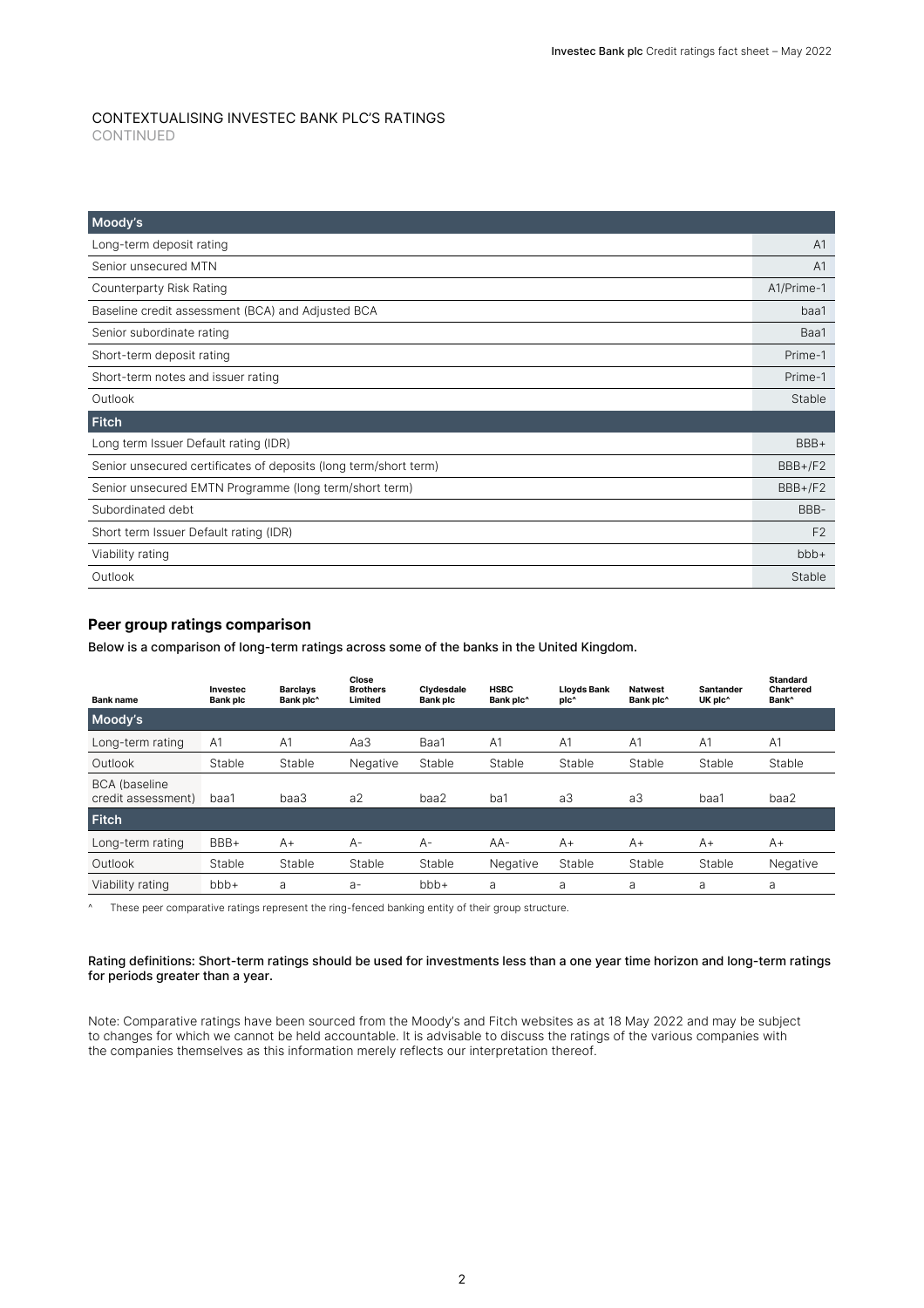#### PEER COMPARISON OF MOODY'S SCORECARD KEY RATIOS



**Asset risk: Problem loans/gross loans (smaller number is better)**

**(larger number is better)** Percentage

**Profitability: Net income/tangible assets**



#### **Funding structure: Market funds\*\*/tangible banking assets (smaller number is better)**

**Percentage** 30 35  $40$ 



Where market funds are defined by Moody's as: due to financial institutions + short-term borrowing + trading liabilities + other financial liabilities at FV + senior bonds + due to related parties – 50% of covered bonds.

#### **Capital: Tangible common equity/risk-weighted assets (larger number is better)**

This should be considered relative to banks' minimum regulatory requirements which would generally be higher for systemic banks. Percentage



**Leverage ratio: Regulatory equity/regulatory assets (larger number is better)**

Percentage

39.4



**Liquid resources: Liquid banking assets/tangible banking assets (larger number is better)** Percentage



Note: IBP applies the standardised approach in the calculation of risk-weighted assets and as a result we inherently hold more capital than our peers who are on the Advanced/Internal Ratings Modelled approach. IBP's Total RWAs/Total assets was 60% at 31 March 2022 (65% at 31 March 2021), which is substantially higher than some other UK banks which have an average RWA density of c.30%. Source for all graphs other than the leverage ratio: Moody's published rating reports at 18 May 2022. Leverage ratio graph sourced from company interim/annual financial results as at 18 May 2022 and shown at the entity level at which a leverage ratio has been disclosed.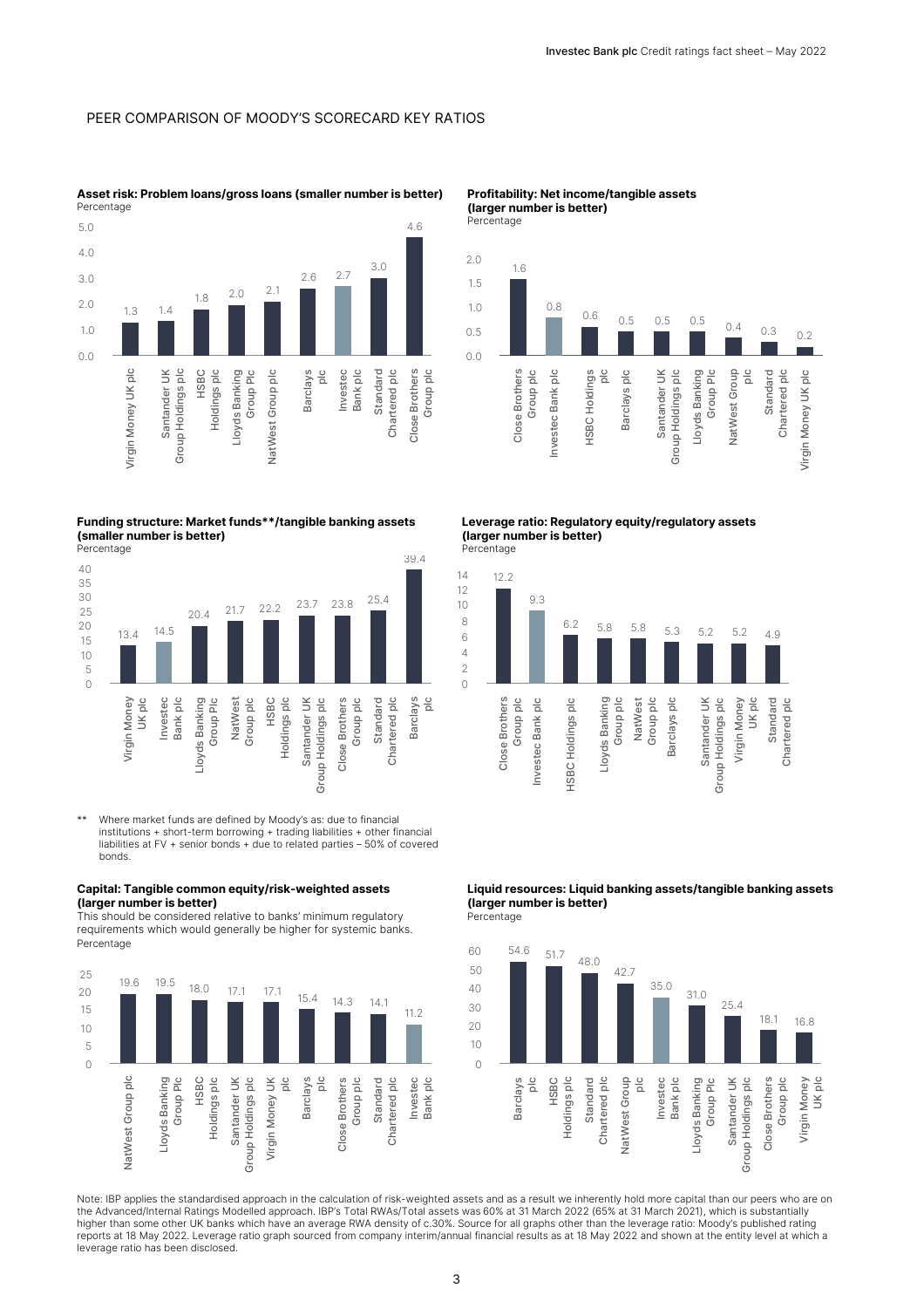#### FINANCIAL INFORMATION

#### IBP has maintained consistently sound operating fundamentals as evidenced below:

|                                                                                                                  | 31 Mar<br>2022 | 31 Mar<br>2021 | 31 Mar<br>2020 | 31 Mar<br>2019 | 31 Mar<br>2018 | % change<br>Mar 2022<br>vs 2018 |
|------------------------------------------------------------------------------------------------------------------|----------------|----------------|----------------|----------------|----------------|---------------------------------|
| Operating profit before non-operating items, taxation,<br>expected credit loss impairment charges and after non- |                |                |                |                |                |                                 |
| controlling interests (£'mn)                                                                                     | 313.0          | 178.6          | 249.3          | 299.8          | 242.4          | 29%                             |
| Adjusted operating profit (£'mn)                                                                                 | 287.7          | 108.3          | 173.6          | 274.8          | 136.3          | 111%                            |
| Earnings attributable to ordinary shareholder (£'mn)                                                             | 232.9          | 63.8           | 57.8           | 161.9          | 97.8           | 138%                            |
| Cost to income ratio                                                                                             | 70.8%          | 80.9%          | 80.1%          | 72.6%          | 76.7%          |                                 |
| Total capital resources (including subordinated liabilities)                                                     |                |                |                |                |                |                                 |
| (E'mn)                                                                                                           | 3 3 0 6        | 3 1 3 6        | 3 1 5 1        | 2967           | 2789           | 19%                             |
| Total equity (£'mn)                                                                                              | 2547           | 2 3 6 5        | 2 3 6 1        | 2 1 6 3        | 2 2 0 9        | 15%                             |
| Total assets (£'mn)                                                                                              | 27589          | 24 39 6        | 24 158         | 22 121         | 20 097         | 37%                             |
| Net core loans (£'mn)                                                                                            | 14 4 23        | 12 311         | 11832          | 10 4 8 7       | 9663           | 49%                             |
| Customer accounts (deposits) (£'mn)                                                                              | 18 616         | 16 2 41        | 15835          | 13 499         | 11970          | 56%                             |
| Cash and near cash balances (£'mn)                                                                               | 8871           | 6857           | 6 0 4 0        | 6792           | 5 5 9 8        | 58%                             |
| Funds under management (£'mn)                                                                                    | 44 4 19        | 41708          | 38 018         | 39 4 8 2       | 37 27 6        | 19%                             |
| Risk-weighted assets (£'mn)                                                                                      | 16462          | 15789          | 15 808         | 14 6 31        | 13744          | 20%                             |
| Total capital ratio (current)                                                                                    | 18.2%          | 16.4%          | 16.5%          | 17.0%          | 16.5%          |                                 |
| Tier 1 ratio (current)                                                                                           | 13.6%          | 13.4%          | 13.1%          | 12.9%          | 13.2%          |                                 |
| Common equity tier 1 ratio                                                                                       | 12.0%          | 11.8%          | 11.5%          | 11.2%          | 11.8%          |                                 |
| Leverage ratio                                                                                                   | 9.3%           | 8.0%           | 8.0%           | 7.9%           | 8.5%           |                                 |
| Stage 3 exposure net of ECL/default loans                                                                        |                |                |                |                |                |                                 |
| (net of impairments) as a % of net core loans subject to ECL                                                     | 1.6%           | 2.0%           | 2.4%           | 2.2%           | 2.2%           |                                 |
| Credit loss ratio                                                                                                | 0.17%          | 0.56%          | 0.69%          | 0.38%          | 1.14%          |                                 |
| Total gearing ratio (i.e. total assets to equity)                                                                | 10.8x          | 10.3x          | 10.6x          | 10.2x          | 9.1x           |                                 |
| Loans and advances to customers as a % of customer                                                               |                |                |                |                |                |                                 |
| deposits                                                                                                         | 77.5%          | 75.8%          | 75.5%          | 77.7%          | 80.7%          |                                 |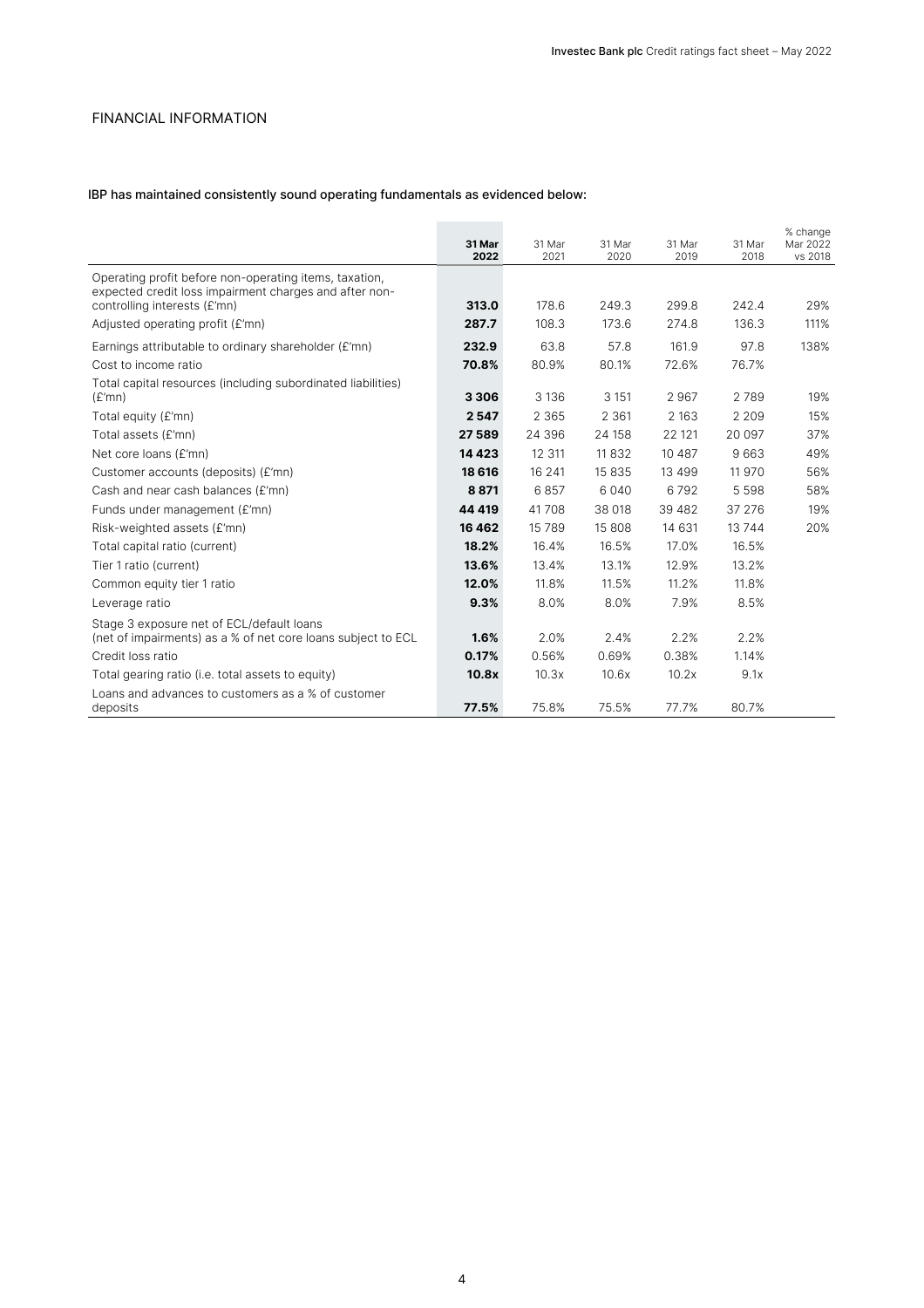#### FINANCIAL INFORMATION CONTINUED



IBP has a liquidity management philosophy that has been in place for many years. The bank continues to focus on maintaining a high level of readily available high-quality liquid assets targeting a minimum cash to customer deposit ratio of 25%. At 31 March 2022, the bank had £8.9 billion of cash and near cash to support its activities, representing approximately 47.7% of customer deposits.

Furthermore, the bank maintains an appropriate mix of term funding, placing a low reliance on interbank wholesale funding to fund core lending asset growth. IBP targets a diversified funding base, avoiding undue concentrations by investor types, maturity and market source, instrument and currency. Customer deposits amounted to £18.6 billion as at 31 March 2022 (31 March 2021: £16.2 billion).

#### **Deposit guarantees**

In terms of the Financial Services Compensation Scheme, the UK government guarantees a maximum deposit of £85 000 per individual per institution.

#### Loan to customer deposit ratio

77.5%



IBP's loan to customer deposit ratio is conservative in comparison to peers and further illustrates IBP's strong liquidity position.

The loan to customer deposit ratio graph is sourced from the latest company interim/annual financial results available as at 18 May 2022 and reflects the balance sheet figures for loans and advances to customers and customer deposits.

Gearing 10.8x



IBP is not a highly geared bank. A number of banks that have come into difficulty in the past have been in excess of 40x geared. IBP's comparative ratio would be 10.8x.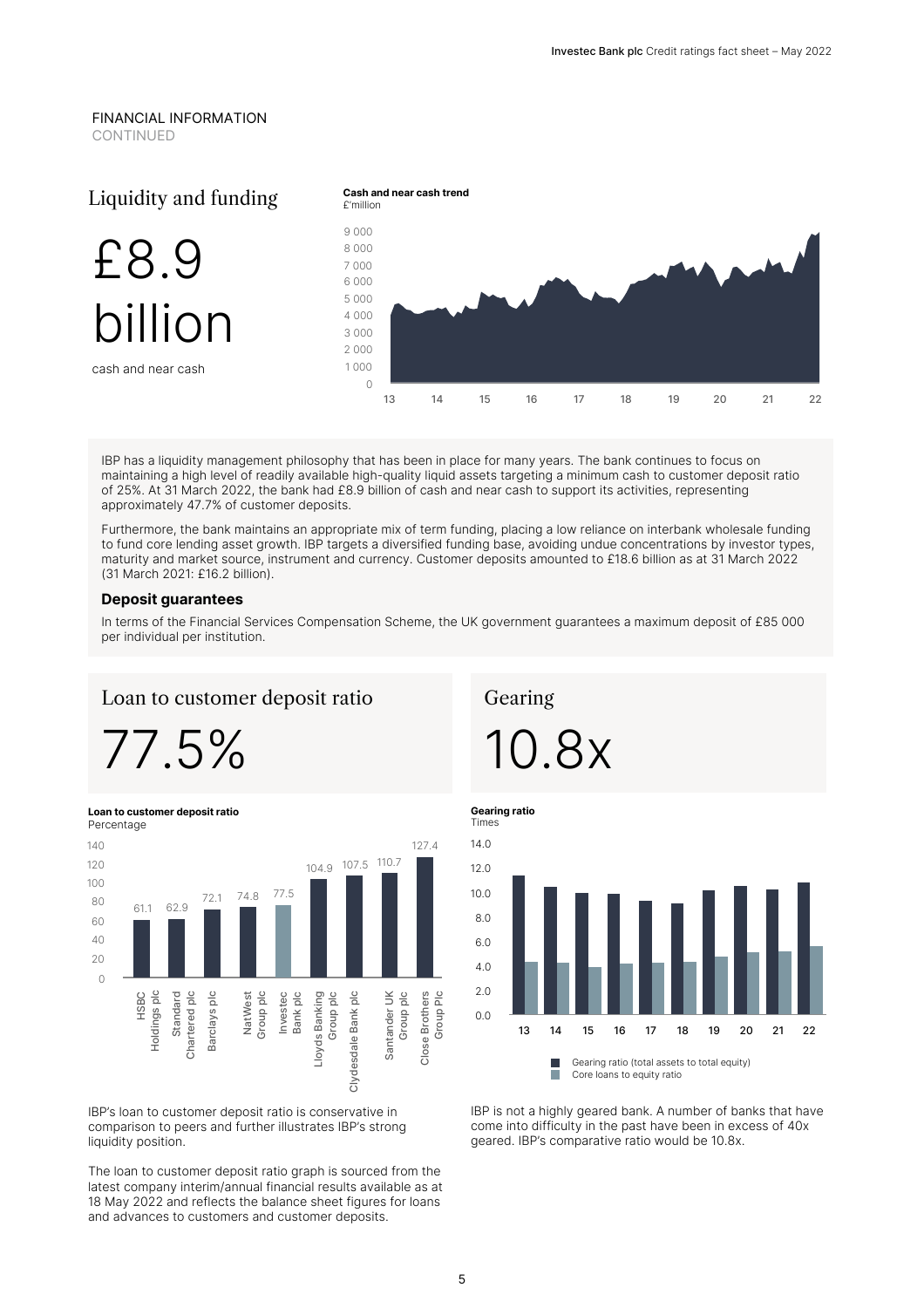#### FINANCIAL INFORMATION CONTINUED

## Capital adequacy



total capital ratio

IBP holds capital in excess of regulatory requirements and intends to perpetuate this philosophy and ensure that it remains well capitalised. The bank has never required shareholder or government support. As at 31 March 2022 , the total capital ratio of IBP was 18.2% and the common equity tier 1 ratio was 12.0%.

The bank's anticipated 'fully loaded' Common Equity Tier 1 (CET1) ratio and leverage ratio are 11.6% and 9.1%, respectively (where 'fully loaded' assumes full adoption of IFRS 9 and full adoption of all CRD IV rules). These disclosures incorporate the deduction of foreseeable charges and dividends. Excluding this deduction, the CET1 ratio would be 37bps (31 March 2021: 16bps) higher.

We are on the Standardised Approach in terms of Basel, thus our risk-weighted assets represent a large portion of our total assets. IBP is in the early stages of a process to migrate from the Standardised Approach to the Internal Ratings Based (IRB) approach.



The leverage ratio has only been disclosed since 2014. Historic information has been estimated.

Asset quality and exposures

0.17%

credit loss ratio



Net default loans before collateral as a % of net core loans/stage 3 exposure net of ECL as a % of net core loans subject to ECL (RHS)

The bulk of IBP's credit and counterparty risk arises through its private client and corporate client activities. The bank lends to high net worth individuals, mid to large sized corporates, public sector bodies and institutions. The majority of IBP's credit and counterparty exposures reside within its principal operating geography, the UK.

The total ECL impairment charges amounted to £25.4 million for the the financial year ended 31 March 2022 (2021: £71.1 million). The credit loss ratio decreased from 0.56% at 31 March 2021 to 0.17% at 31 March 2022.

Stage 3 exposure net of ECL at 31 March 2022 amounted to £224 million (31 March 2021: £231 million). Stage 3 exposure net of ECL as a percentage of net core loans subject to ECL at31 March 2022 amounted to 1.6% (31 March 2021: 2.0%).